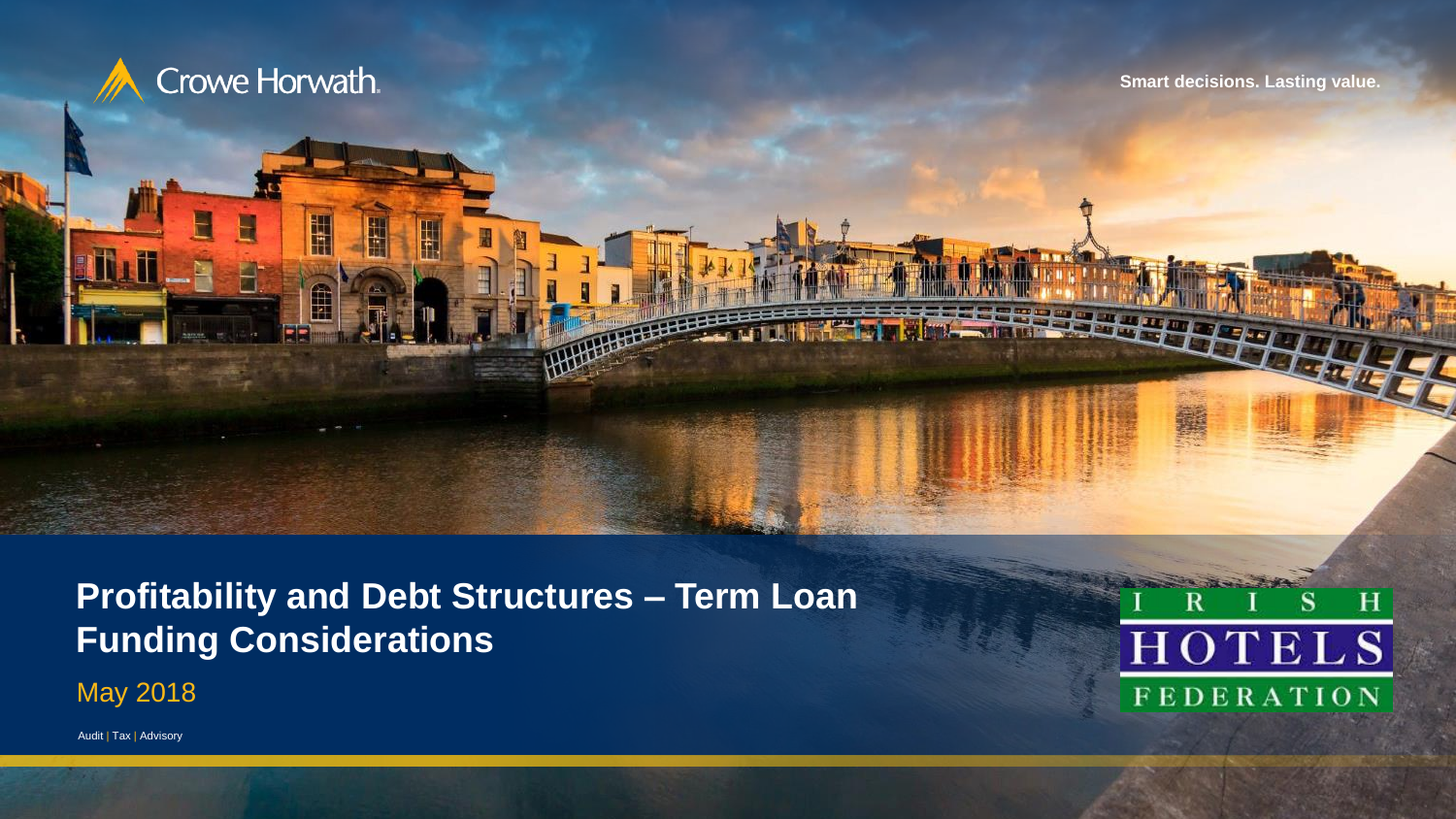# **Hotel Supply & Future Requirements 1**

### **Hotel Profitability & Expansion Feasibility 2**

**Term loan availability and lender requirements 3**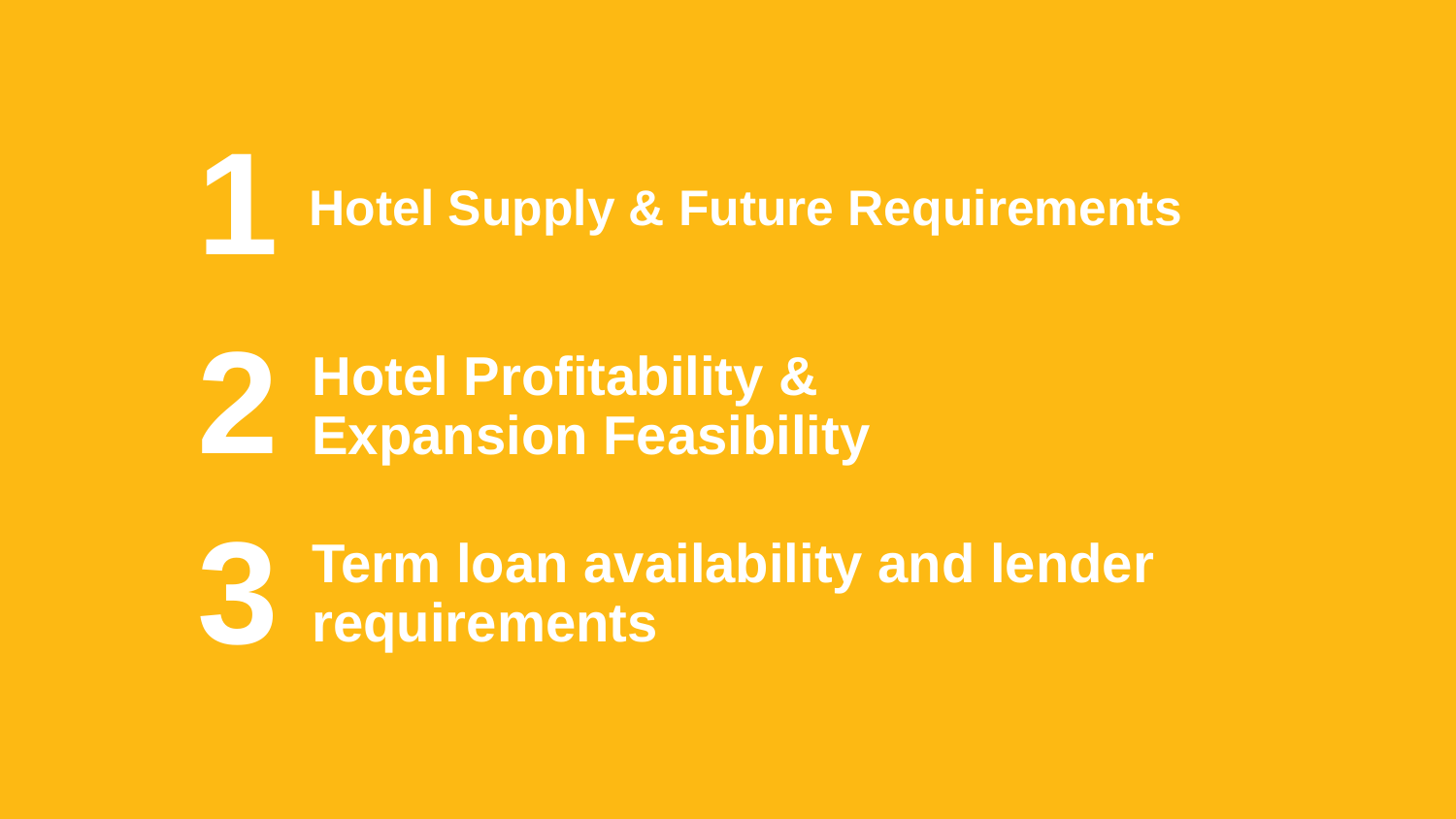#### Crowe Horwath Ireland Annual Hotel Industry Survey



Crowe Horwath.



#### **Financial and market trends over 22 Years**

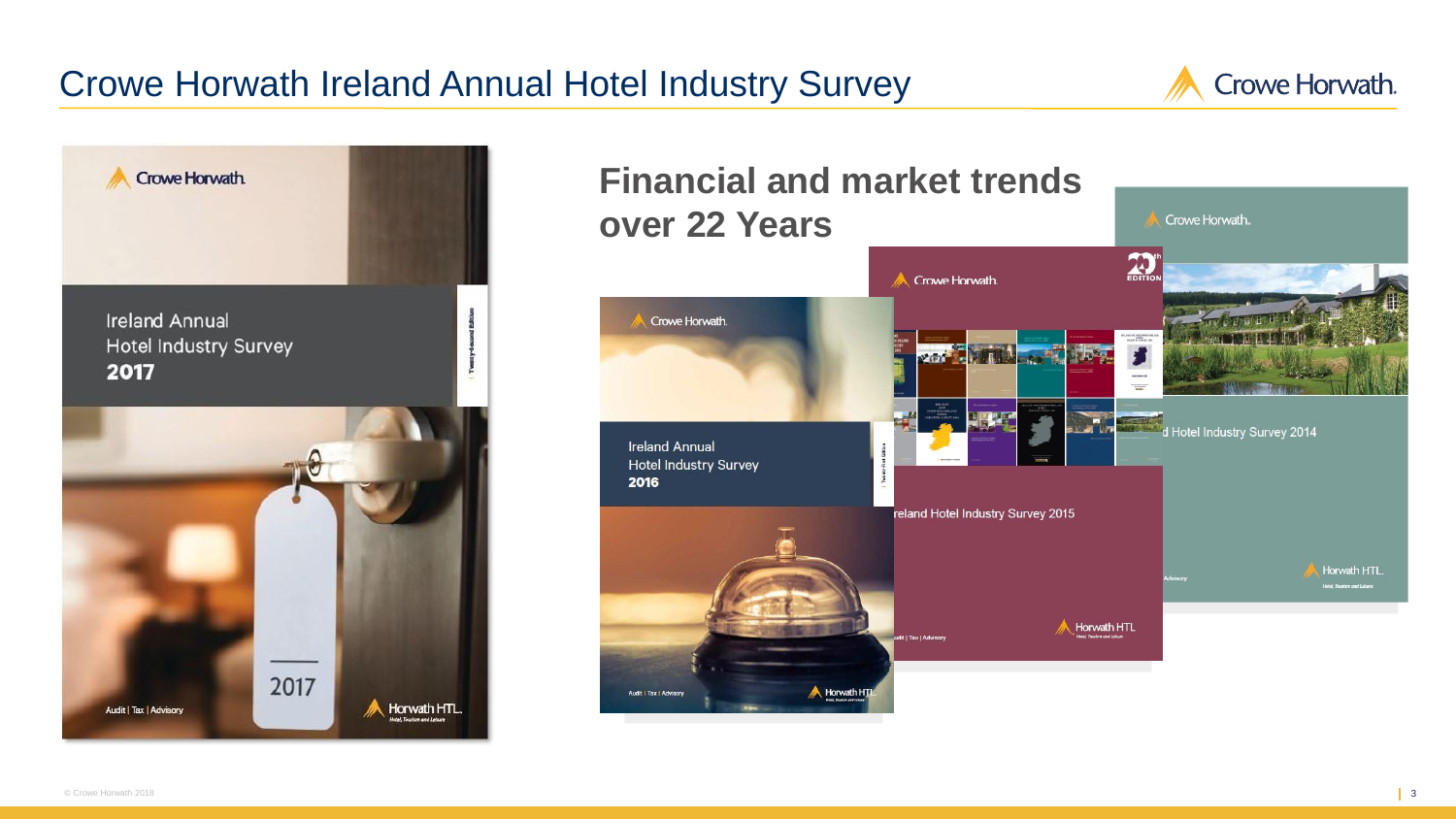## Hotel Supply & Future Requirements

A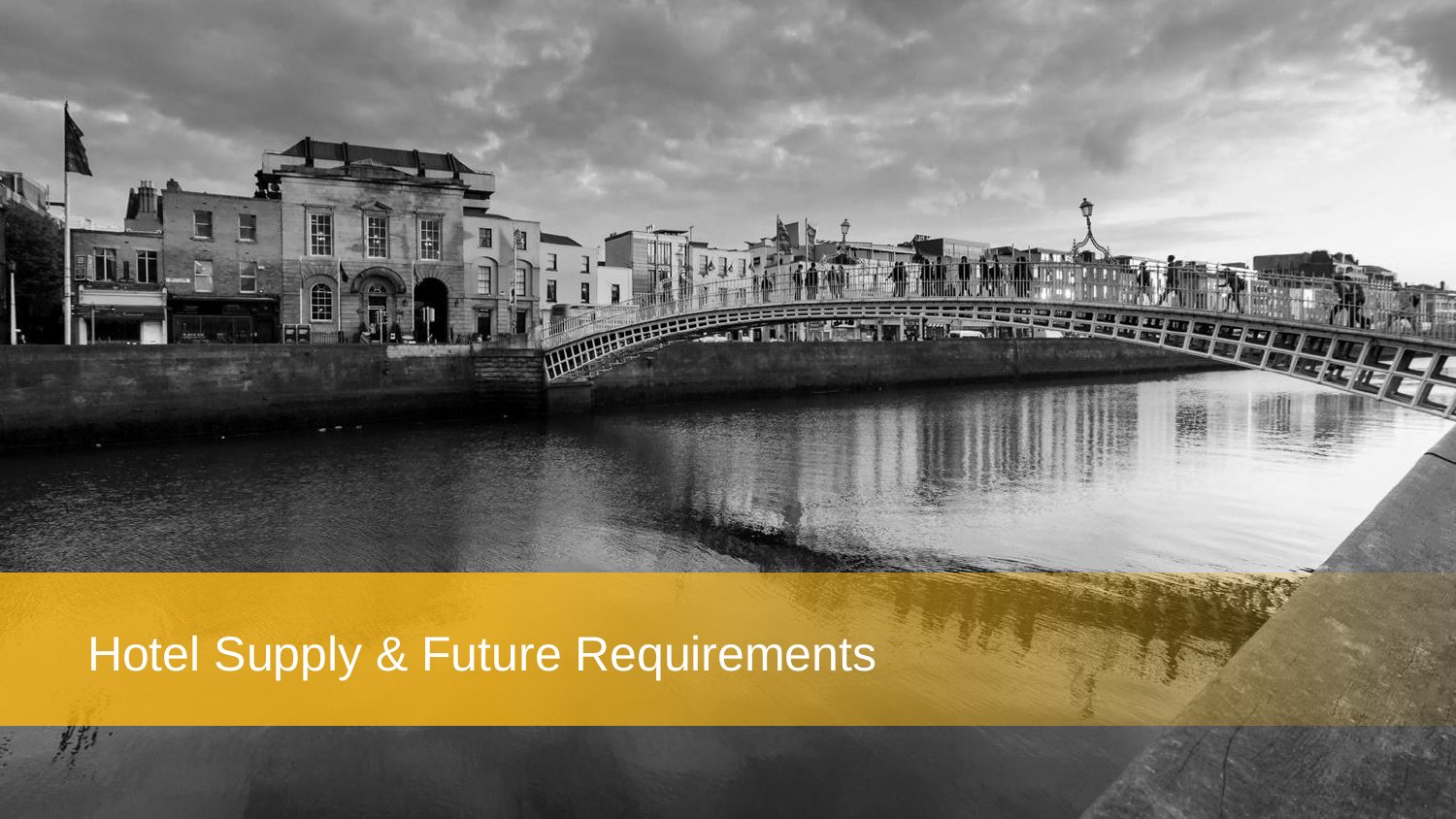#### Hotel Supply

Crowe Horwath.

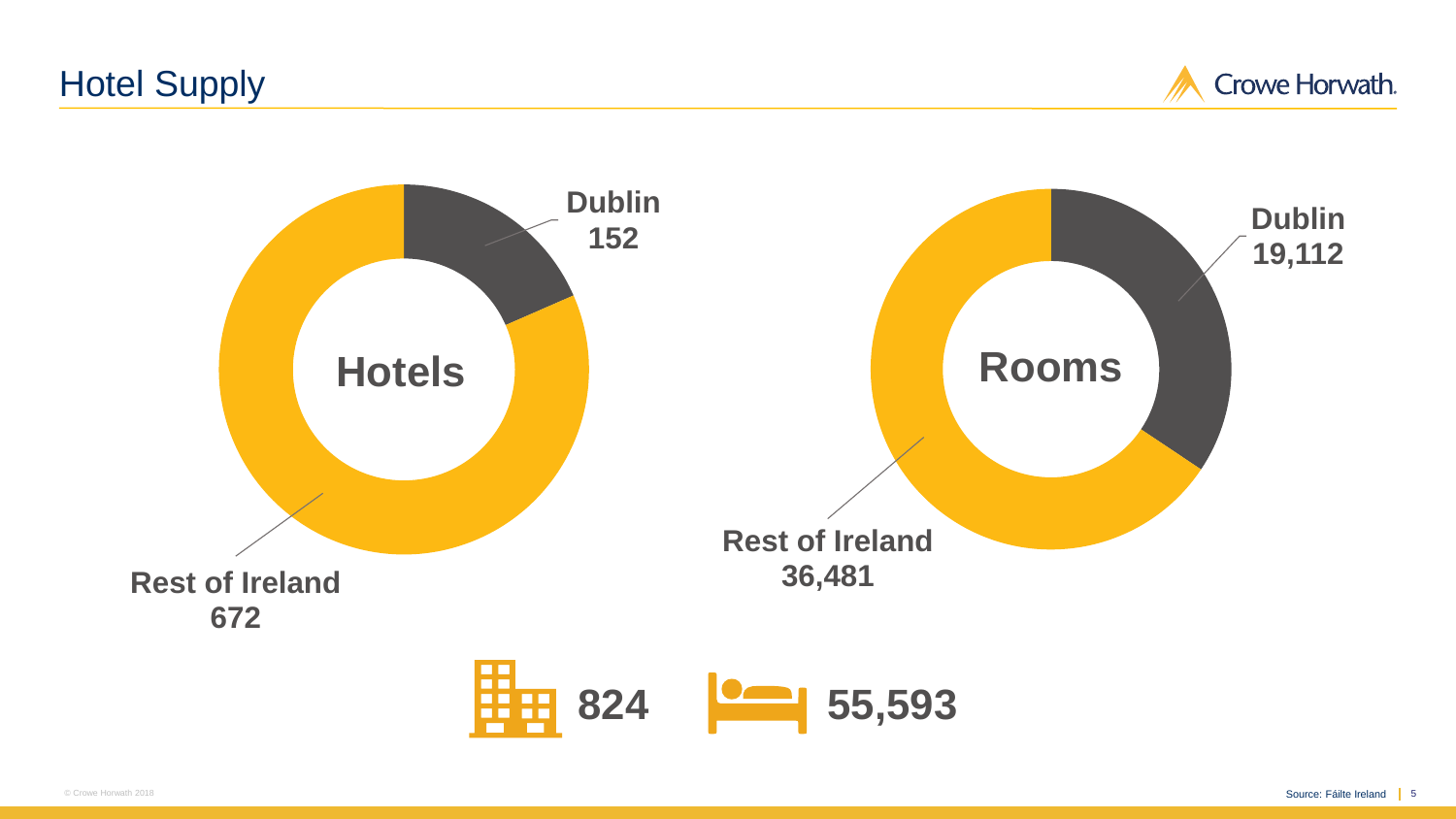#### Occupancy 2012 - 2017



**69%**



**12% 900k more rooms sold 12% 1.6m more rooms sold**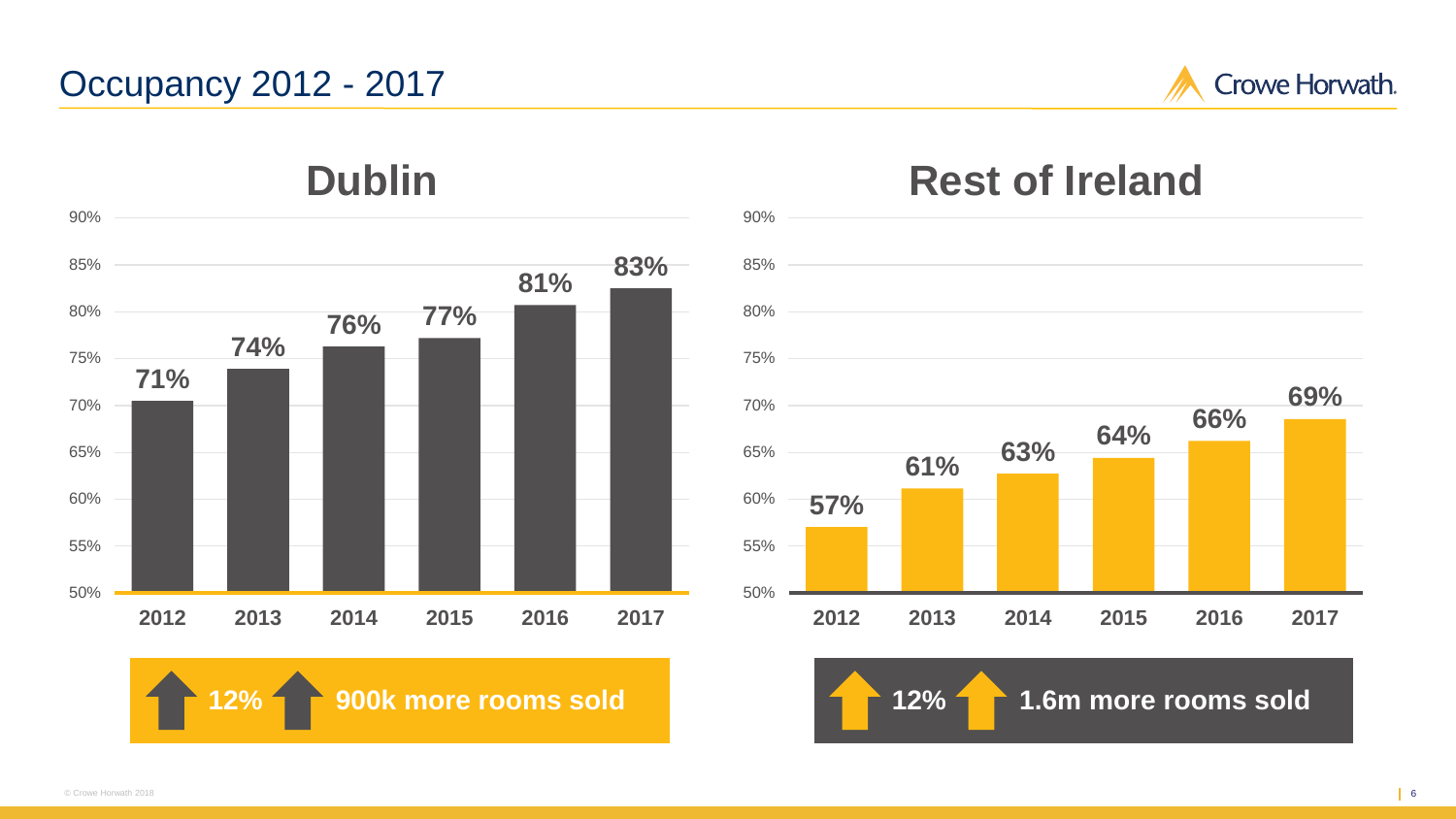#### Estimate of additional room stock requirements



|                                          | 2017    | 2025    | <b>Growth</b> |
|------------------------------------------|---------|---------|---------------|
| <b>International Visitors to Ireland</b> | 8.9m    | 13.7m   | $+54%$        |
| <b>Value of Sector</b>                   | €4.9bn  | €8.1bn  | $+65%$        |
| <b>Employment</b>                        | 230,000 | 310,000 | $+35%$        |
| <b>Exchequer Receipts</b>                | €1.13bn | €1.86bn | $+65%$        |
| <b>Hotel Bedrooms</b>                    |         |         | $+11,000$     |



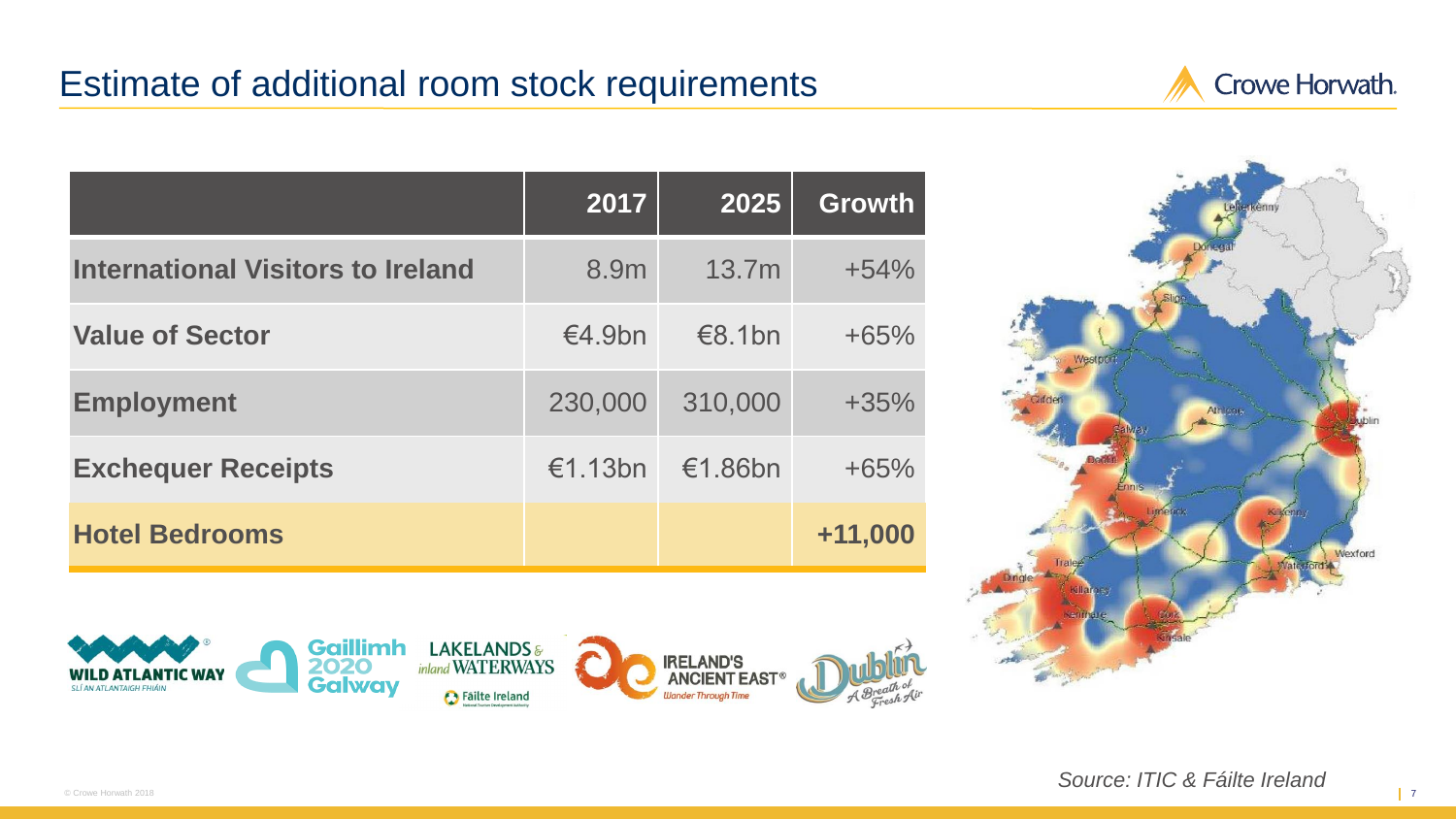#### What future hotel supply for Ireland might require?



| Location                         | <b>Rooms</b> | 2018   | 2019     | 2020     | 2021     | $\overline{20}22$ $\overline{)}$ | 2023   | 2024   | Totall |
|----------------------------------|--------------|--------|----------|----------|----------|----------------------------------|--------|--------|--------|
| <b>Dublin</b>                    | $+5,500$     | 19,000 | $+1,200$ | $+1,500$ | $+1,000$ | $+600$                           | $+600$ | $+600$ | 24,500 |
| <b>Rest of</b><br><b>Ireland</b> | $+5,500$     | 36,500 | $+1,000$ | $+1,500$ | $+1,000$ | $+1,000$                         | $+500$ | $+500$ | 42,000 |

#### **Dublin**

**3,500 at new hotels 2,000 extensions**

- If approx. 40 new rooms per hotel extension
- 33% of hotels in Dublin could undergo extensions by 2024



# **Rest of Ireland**

#### **2,000 at new hotels 3,500 extensions**

- If approx. 30 new rooms per hotel extension
- 20% of hotels in regional Ireland could undergo extensions by 2024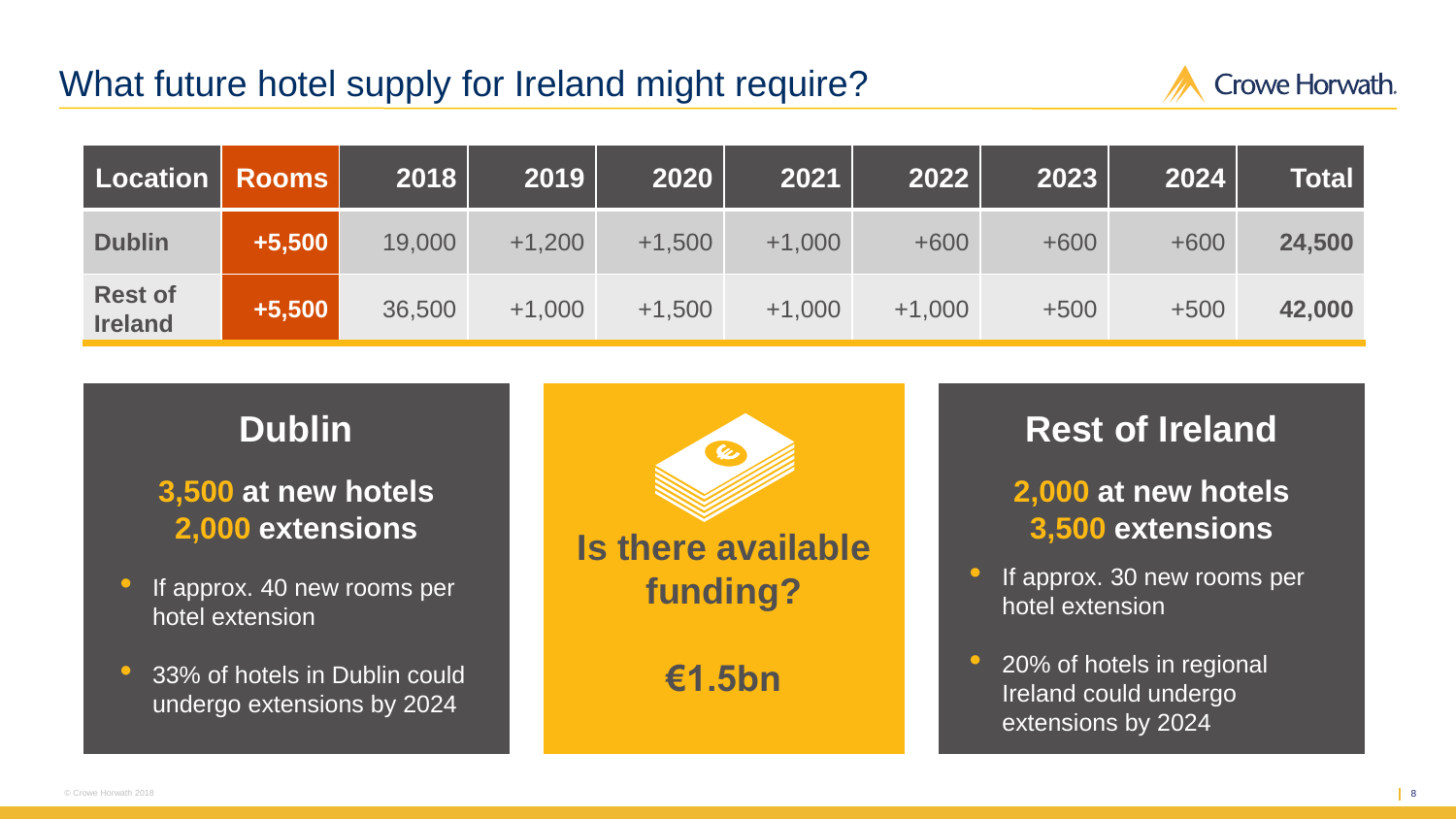### Hotel Profitability & Extension Feasibility

Â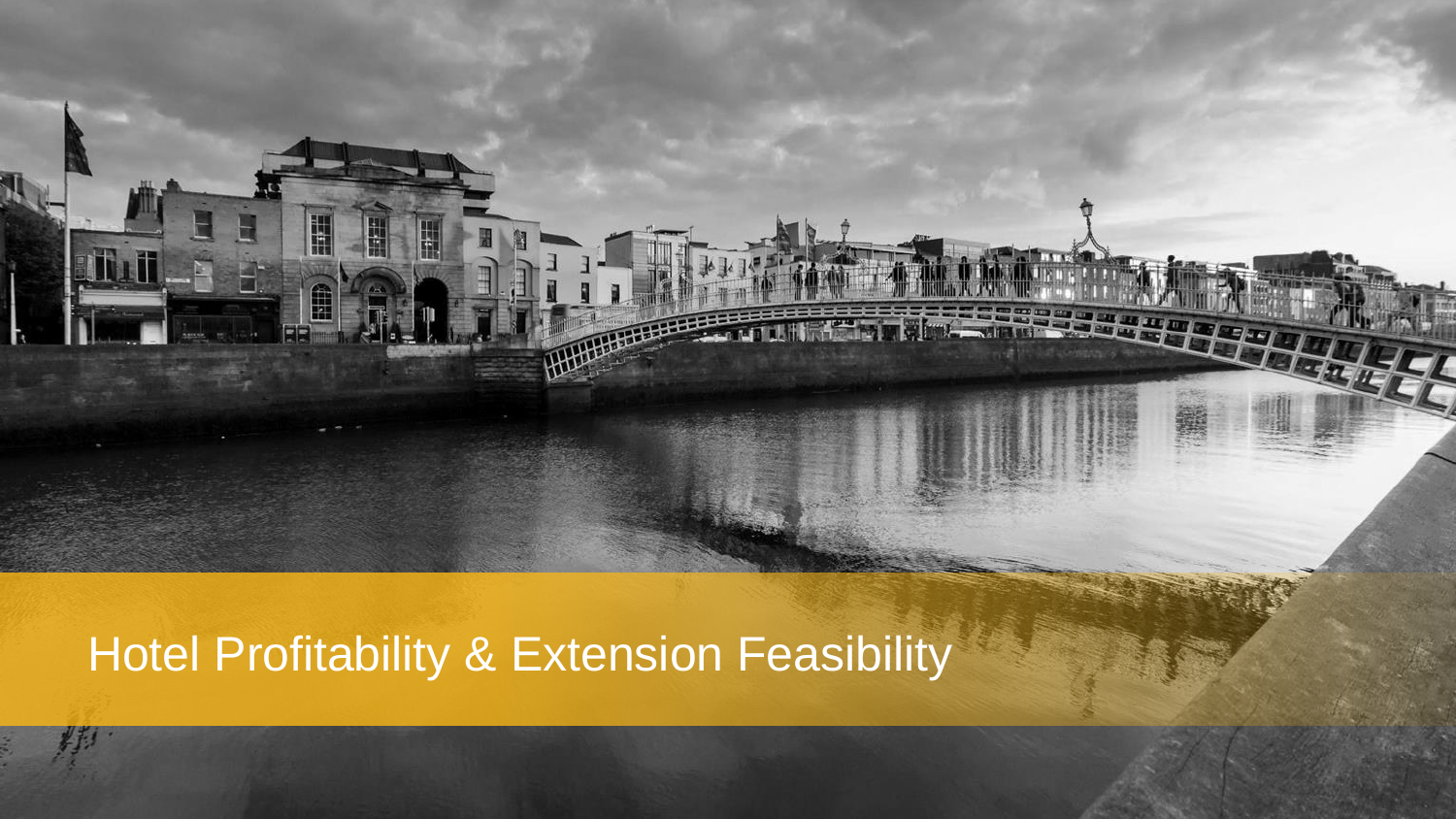

| <b>80 Bed Hotel</b>              | 2012              | 2017  |
|----------------------------------|-------------------|-------|
|                                  | €                 | €     |
| <b>REVENUE</b>                   |                   |       |
| <b>Rooms</b>                     | 1.13m             | 1.74m |
| Food & Beverage & Other          | 2.24m             | 3.42m |
| <b>Total Revenue</b>             | 3.37 <sub>m</sub> | 5.16m |
|                                  |                   |       |
| <b>Total Departmental Profit</b> | 1.38m             | 2.29m |
| Departmental Profit (%)          | 41%               | 44%   |
|                                  |                   |       |
| <b>Profit Before Finance</b>     | 0.32m             | 0.84m |
| <b>Profit Before Finance (%)</b> | 10%               | 16%   |

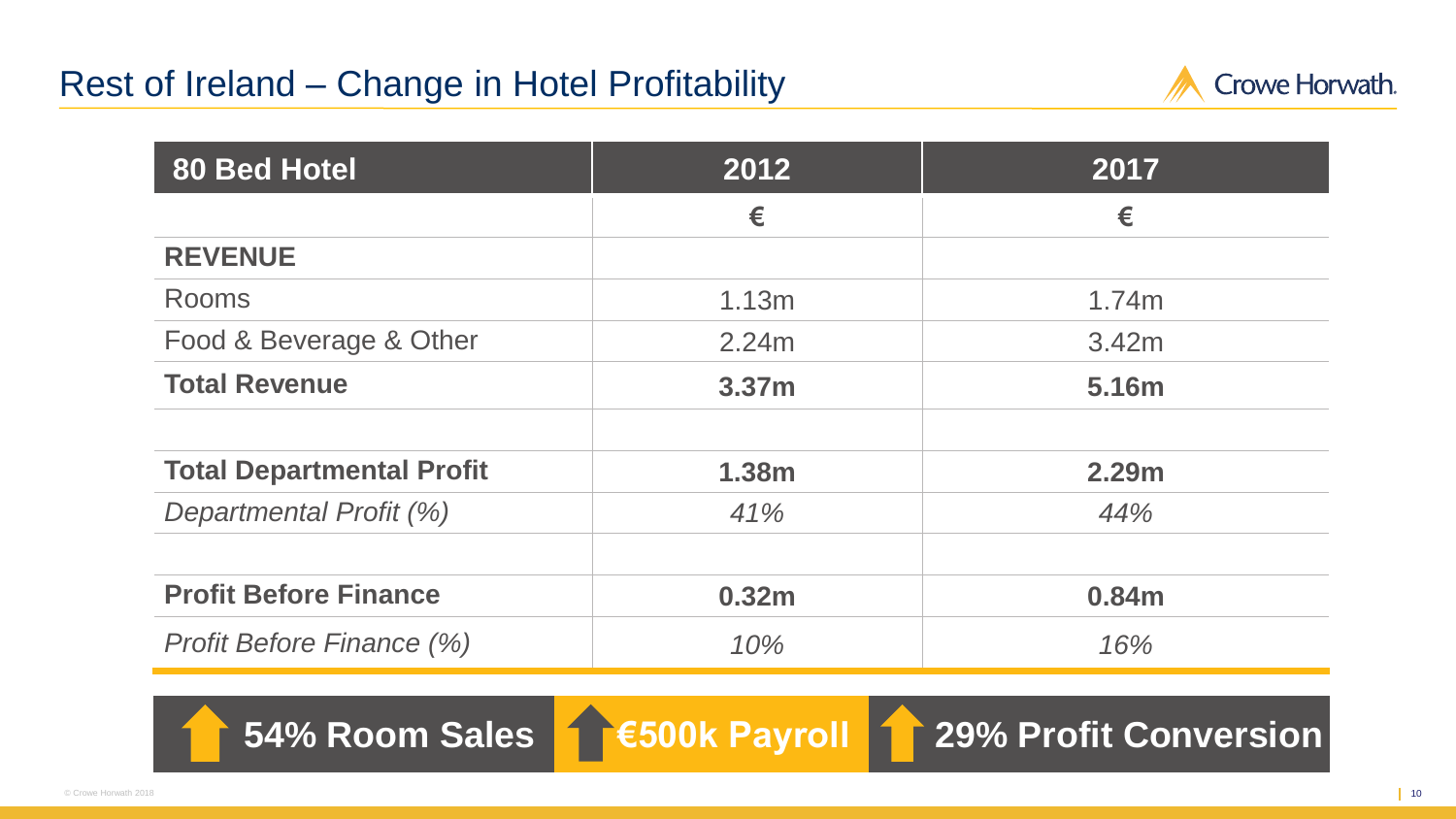

20 Bed Extension results in **€260k** increase in EBITDA

Based on IRR of **10%**  this could support investment of **€130k**  per room

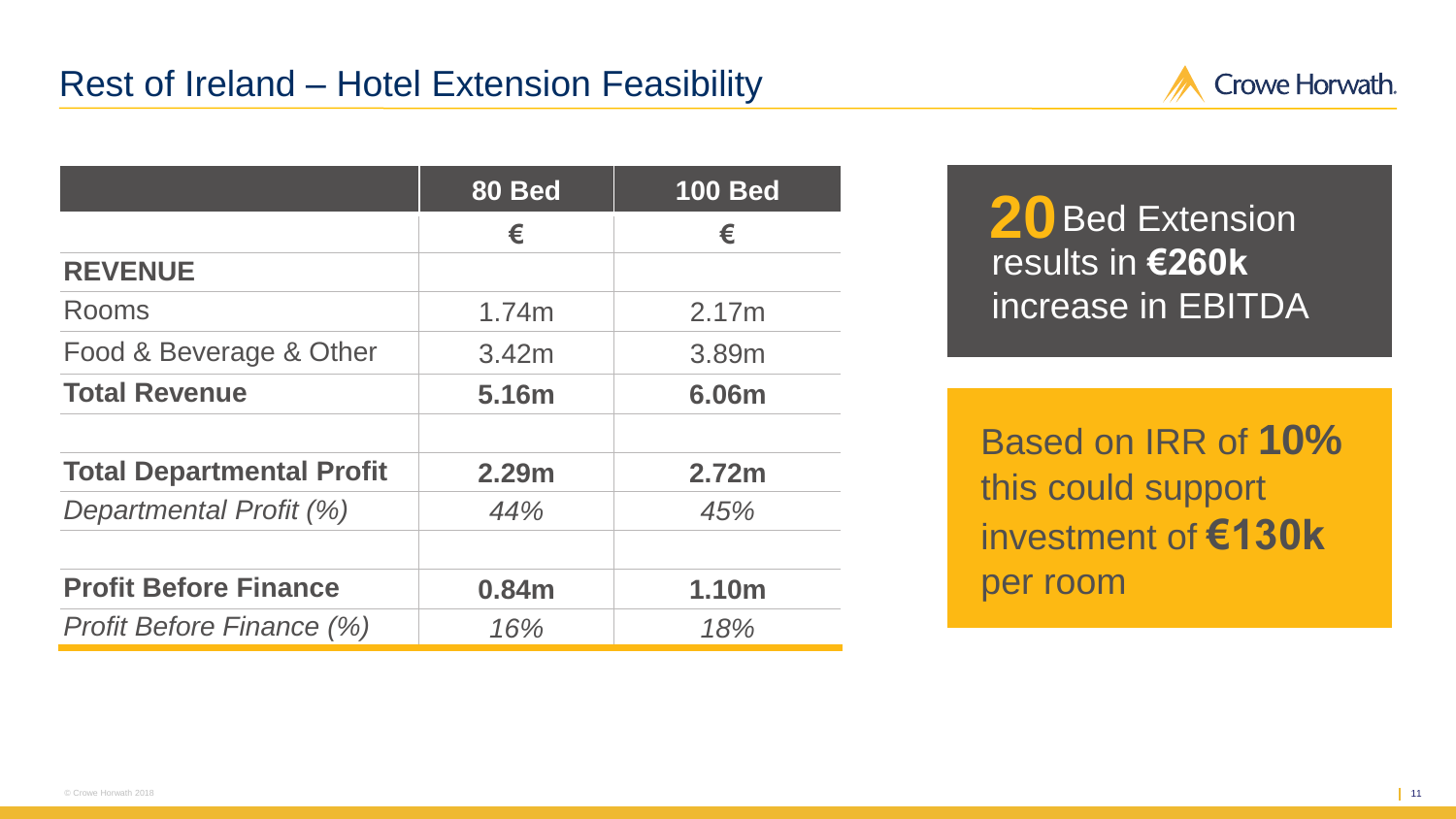#### Dublin – Change in Hotel Profitability



| <b>120 Bed Hotel</b>             | 2012  | 2017  |
|----------------------------------|-------|-------|
|                                  | €     | €     |
| <b>REVENUE</b>                   |       |       |
| <b>Rooms</b>                     | 2.55m | 4.57m |
| Food & Beverage & Other          | 2.15m | 3.46m |
| <b>Total Revenue</b>             | 4.70m | 8.03m |
| <b>Total Departmental Profit</b> | 2.34m | 4.55m |
| Departmental Profit (%)          | 50%   | 57%   |
| <b>Profit Before Finance</b>     | 0.92m | 2.46m |
| <b>Profit Before Finance (%)</b> | 20%   | 31%   |

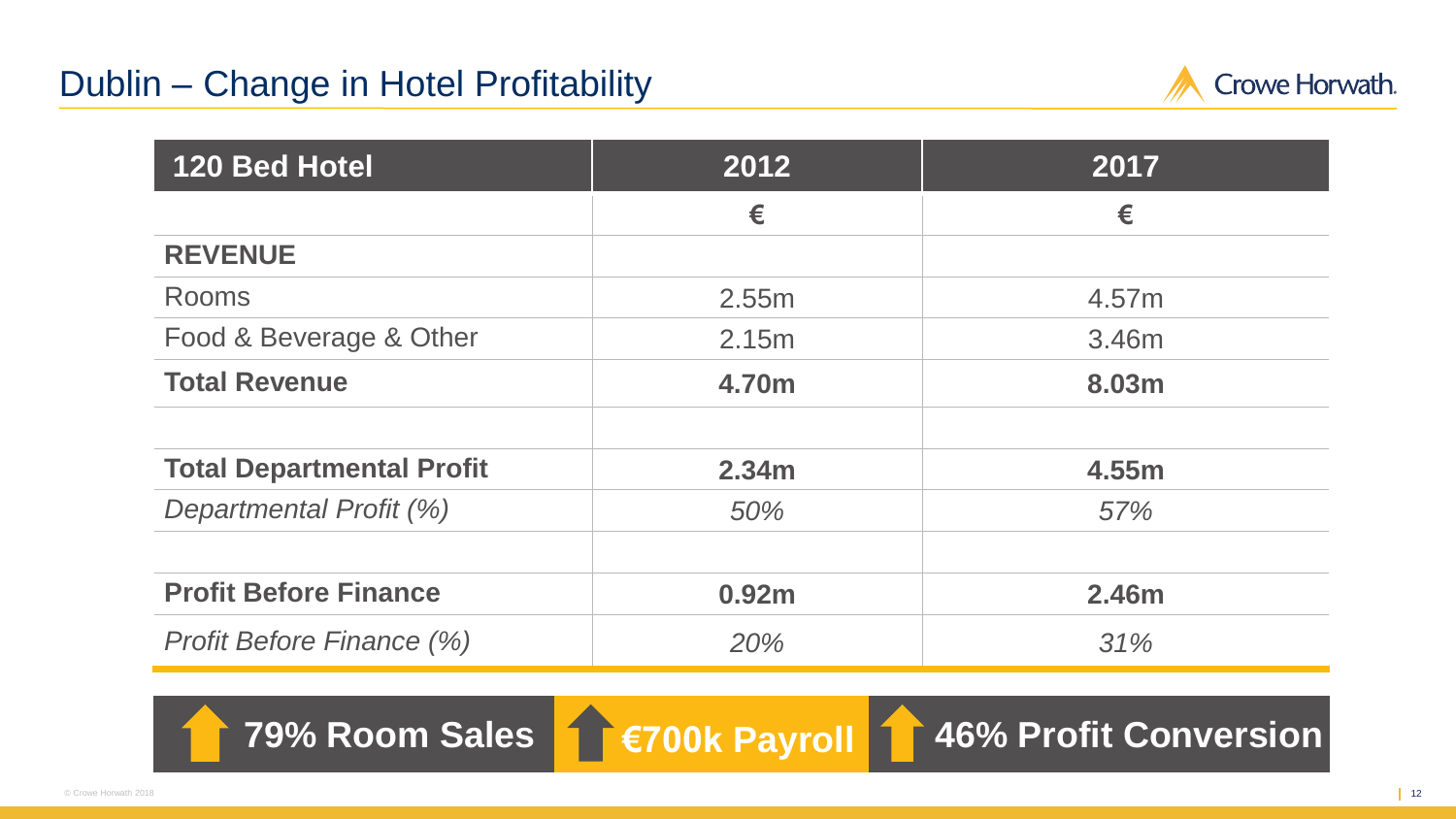

|                                  | <b>120 Bed</b> | <b>150 Bed</b> |
|----------------------------------|----------------|----------------|
|                                  | €              | €              |
| <b>REVENUE</b>                   |                |                |
| Rooms                            | 4.57m          | 5.71m          |
| Food & Beverage & Other          | 3.46m          | 3.92m          |
| <b>Total Revenue</b>             | 8.03m          | 9.63m          |
|                                  |                |                |
| <b>Total Departmental Profit</b> | 4.55m          | 5.59m          |
| Departmental Profit (%)          | 57%            | 58%            |
|                                  |                |                |
| <b>Profit Before Finance</b>     | 2.46m          | 3.18m          |
| Profit Before Finance (%)        | 31%            | 33%            |

Bed Extension **30**results in **€720k** increase in EBITDA

Based on IRR of **10%**  this could support investment of **€240k**  per room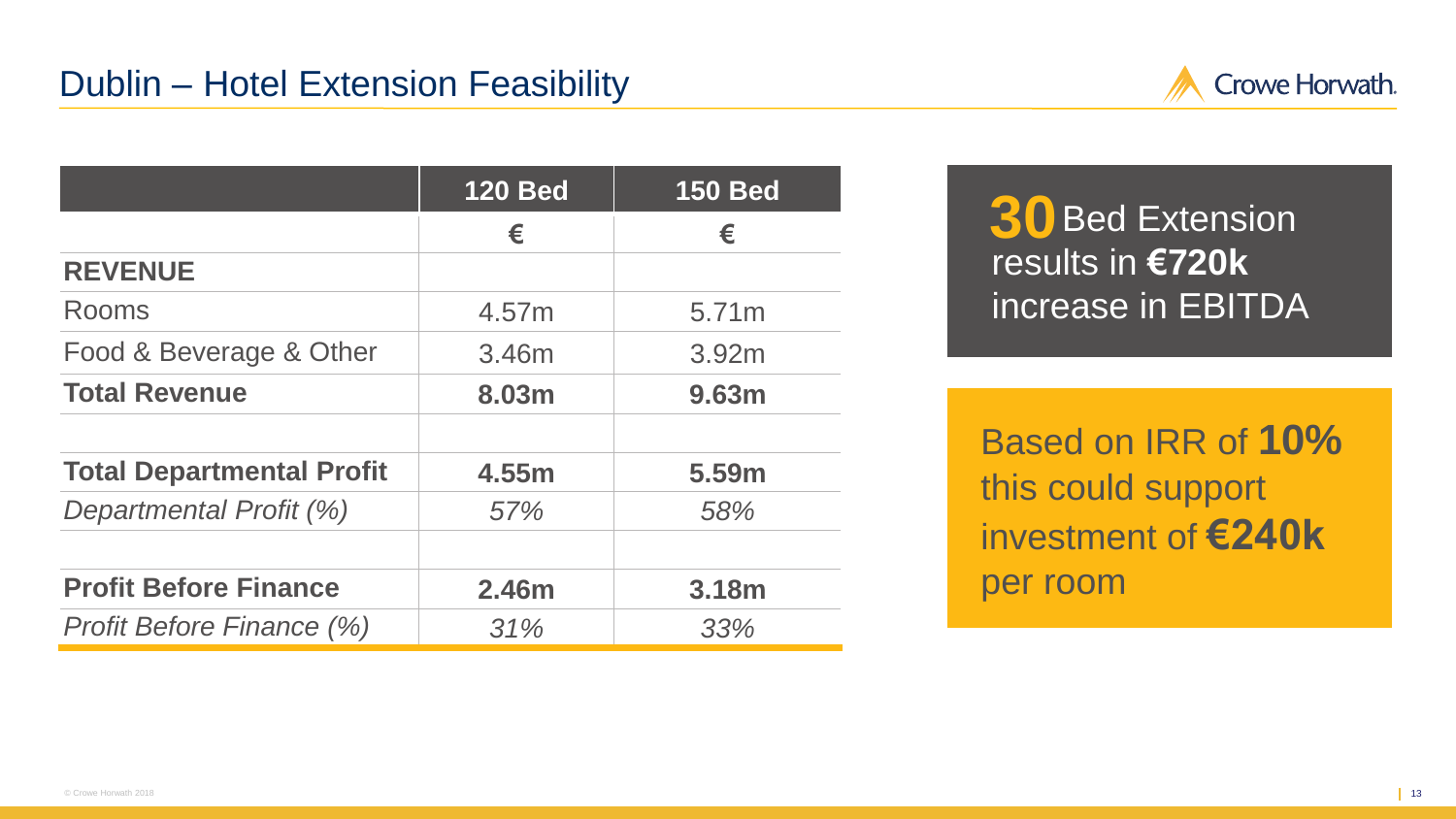Term loan availability and lender requirements

Â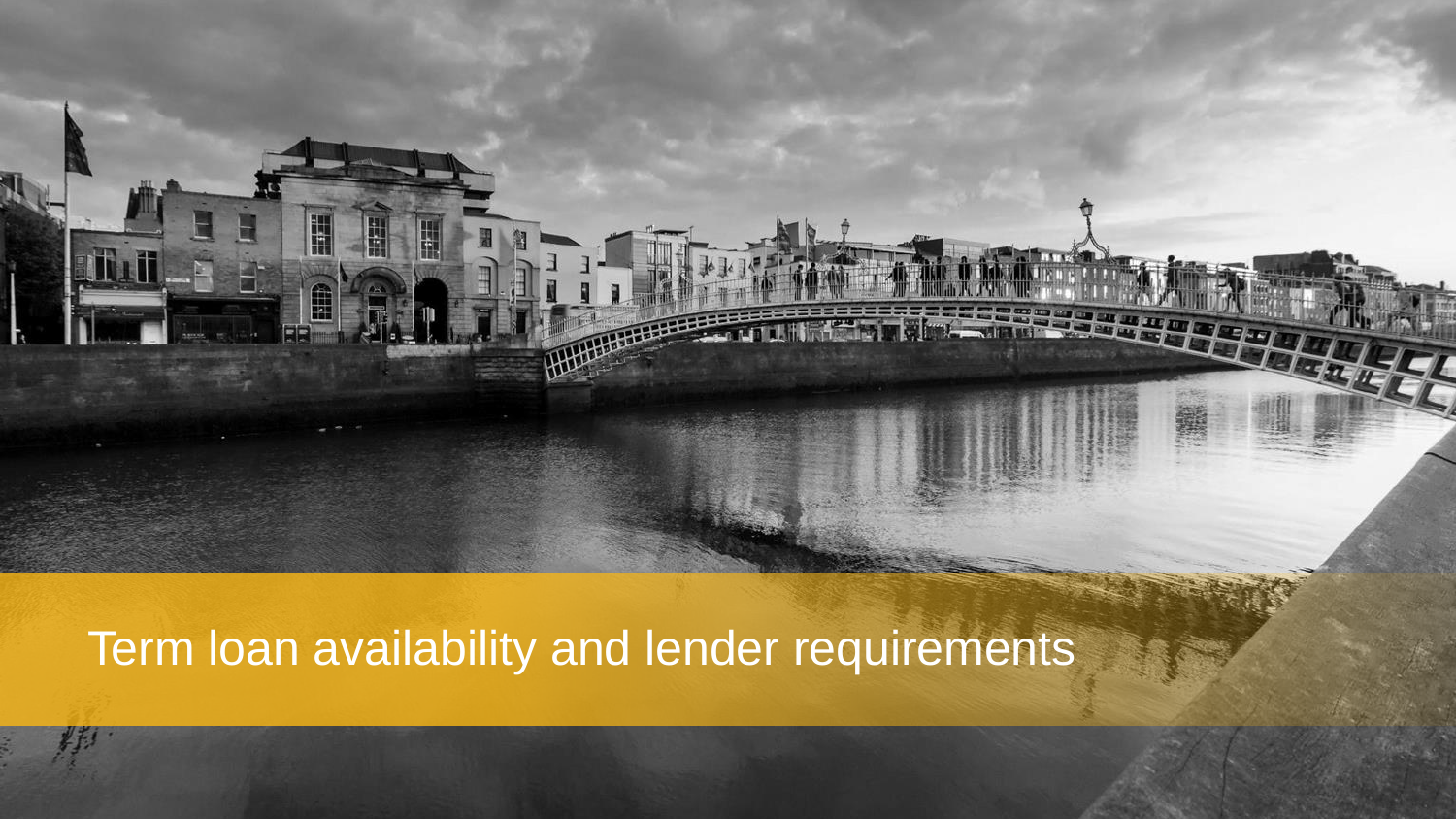

| 80 Bed Hotel                  | 2017      | <b>Equity for Expansion</b>                                  | <b>Cash Sweeps</b>         |  |
|-------------------------------|-----------|--------------------------------------------------------------|----------------------------|--|
| <b>Turnover</b>               | €5.16m    | or Acquisition                                               |                            |  |
| Net profit before finance     | €0.84 $m$ |                                                              |                            |  |
|                               |           |                                                              |                            |  |
| <b>Lending Multiple</b>       | 6x        | <b>Interest Margin</b>                                       | <b>Personal Guarantees</b> |  |
| <b>Loan Availability</b>      | €5.1m     |                                                              |                            |  |
| <b>Loan Per Key</b>           | €63k      |                                                              |                            |  |
|                               |           | <b>Term Extension</b>                                        | Corporate Structures       |  |
| Interest Rate @3.5%           |           |                                                              |                            |  |
| <b>20 Year Loan Repayment</b> | €0.35 $m$ | Interest Only Facility /<br><b>Limited Capital reduction</b> |                            |  |
| <b>Capex Provision @3%</b>    | €0.15m    |                                                              |                            |  |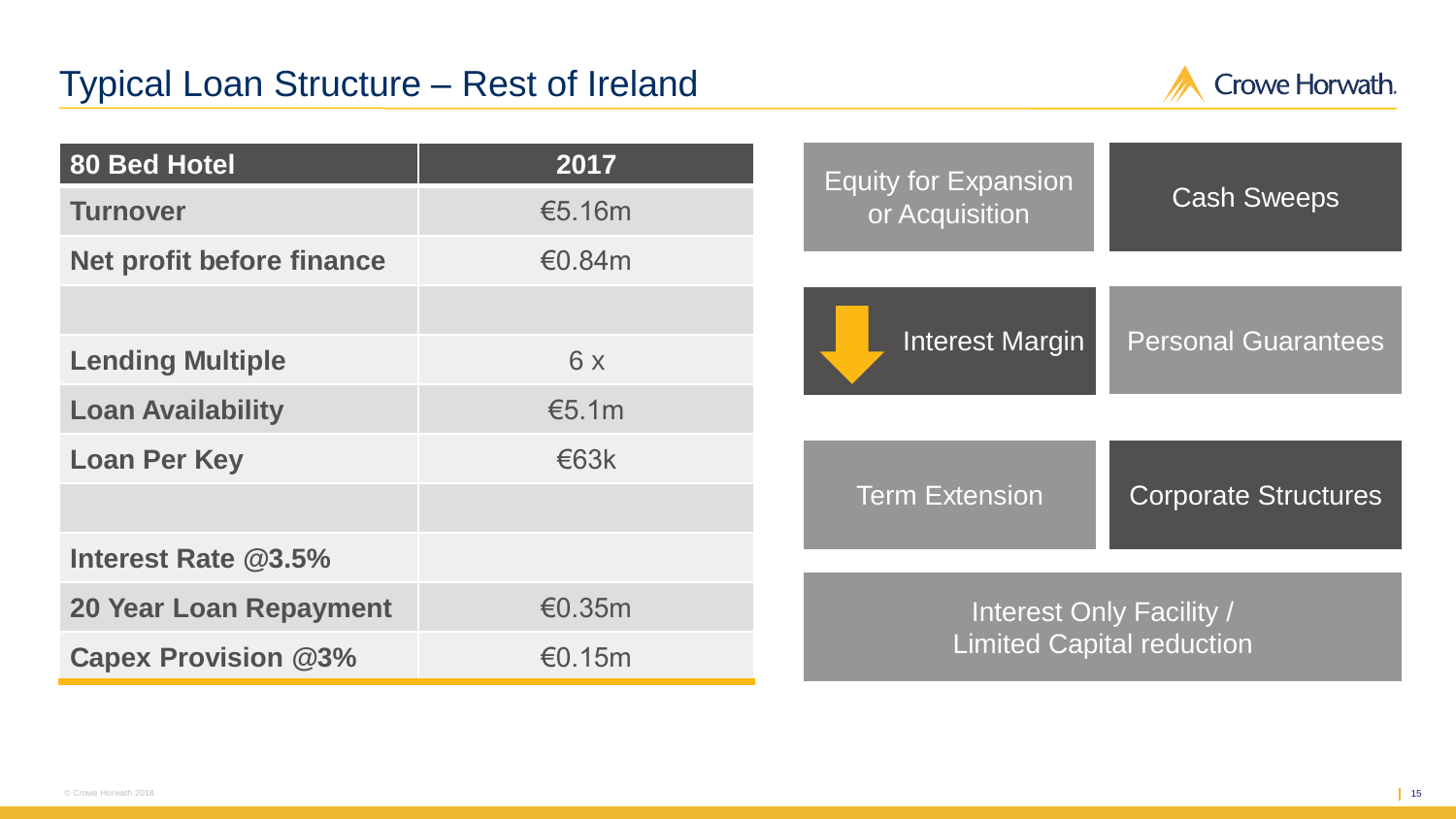

| 120 Bed Hotel                 | 2017   | <b>Equity for Expansion</b>      | <b>Cash Sweeps</b>         |  |
|-------------------------------|--------|----------------------------------|----------------------------|--|
| <b>Turnover</b>               | €8.03m | or Acquisition                   |                            |  |
| Net profit before finance     | €2.46m |                                  |                            |  |
|                               |        |                                  |                            |  |
| <b>Lending Multiple</b>       | 7x     | <b>Interest Margin</b>           | <b>Personal Guarantees</b> |  |
| <b>Loan Availability</b>      | €17.2m |                                  |                            |  |
| <b>Loan Per Key</b>           | €143k  |                                  |                            |  |
|                               |        | <b>Term Extension</b>            | Corporate Structures       |  |
| Interest Rate @3.5%           |        |                                  |                            |  |
| <b>20 Year Loan Repayment</b> | €1.19m | Interest Only Facility /         |                            |  |
| <b>Capex Provision @3%</b>    | €0.24m | <b>Limited Capital reduction</b> |                            |  |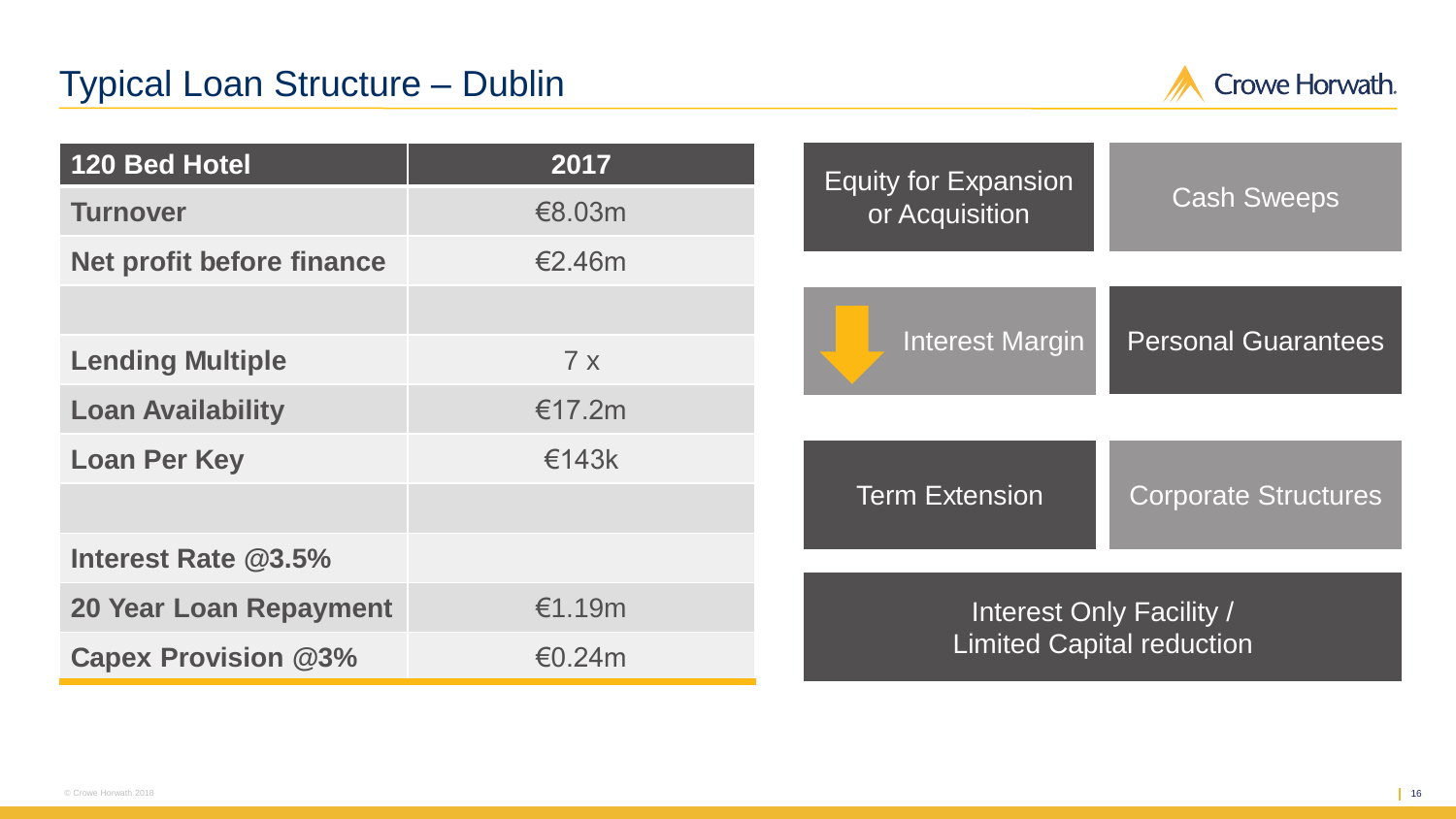**Greater Feasibility for projects and Funding is less of a constraint**